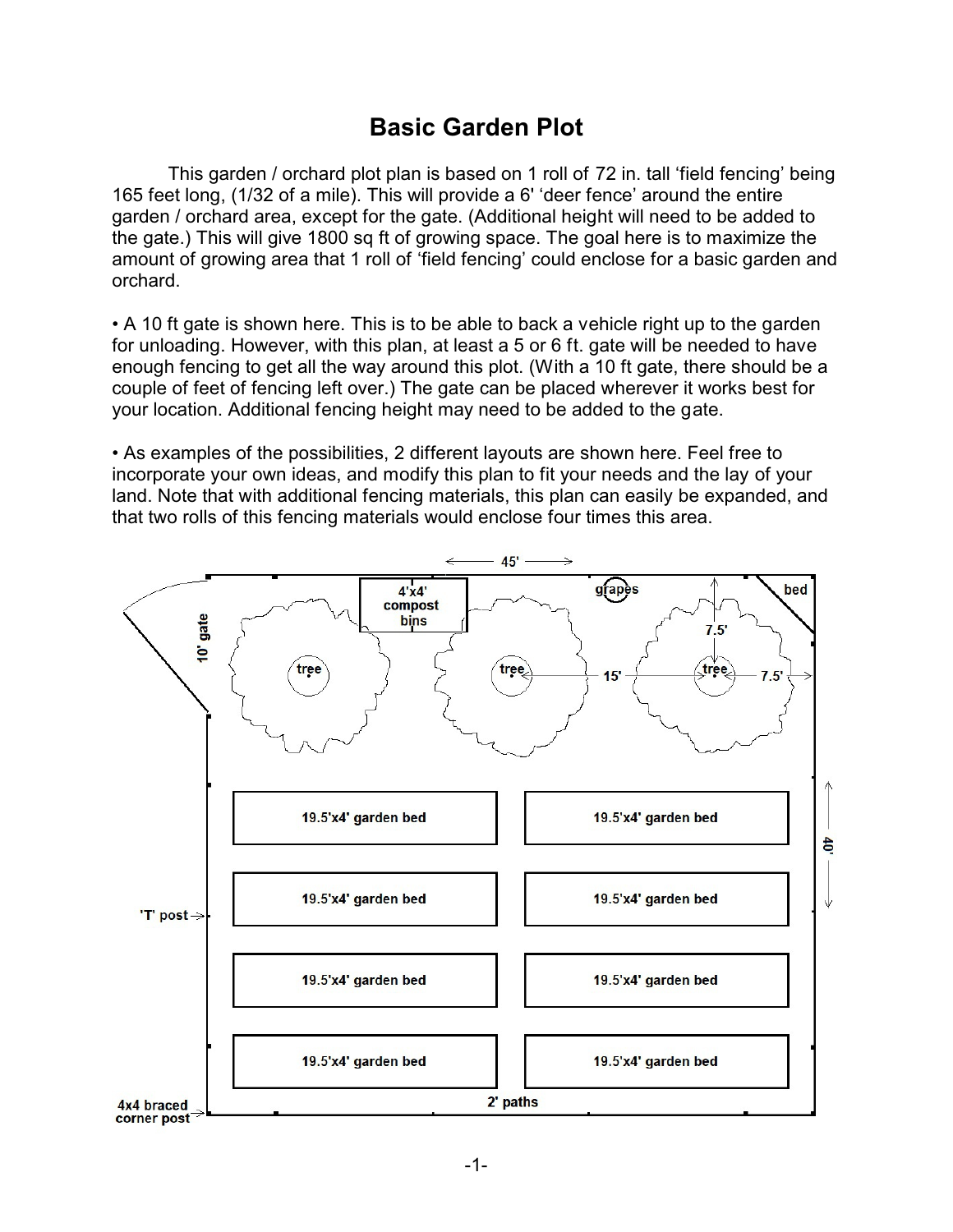

• In the Northern Hemisphere, the trees would ideally be placed on the North side of the plot so they don't shade the lower growing vegetables in the garden beds. In the Southern Hemisphere, the trees would ideally be to the South.

• The trees here are shown at about  $\frac{1}{2}$  to  $\frac{2}{3}$  grown. As they grow, they will fill their respective areas. Depending on the type of tree, they will probably need to be pruned so they don't grow out of their allotted places and into the areas designated for other growing things. Consider semi-dwarf varieties.

## **Fencing the Plot**

• The word 'garden' means a 'guarded area.' Many animals, both wild and domestic, will try to jump, climb, or crawl under the fence to get into your garden! Therefore, the fencing lines should be as straight as possible so that the fencing can be stretched as tight as possible. Otherwise, animal will just bend the fence over and walk right in! So, all the corners, and any ends of a fencing line, such as at the gate, should be made of 4x4 wooden posts, set 2 ft. in the ground and cemented in if at all possible, *AND* be 'braced' as shown in the following diagrams. These corner / end bracing post systems, and the 'T'-posts in between them, should all be put in before the fencing is put up.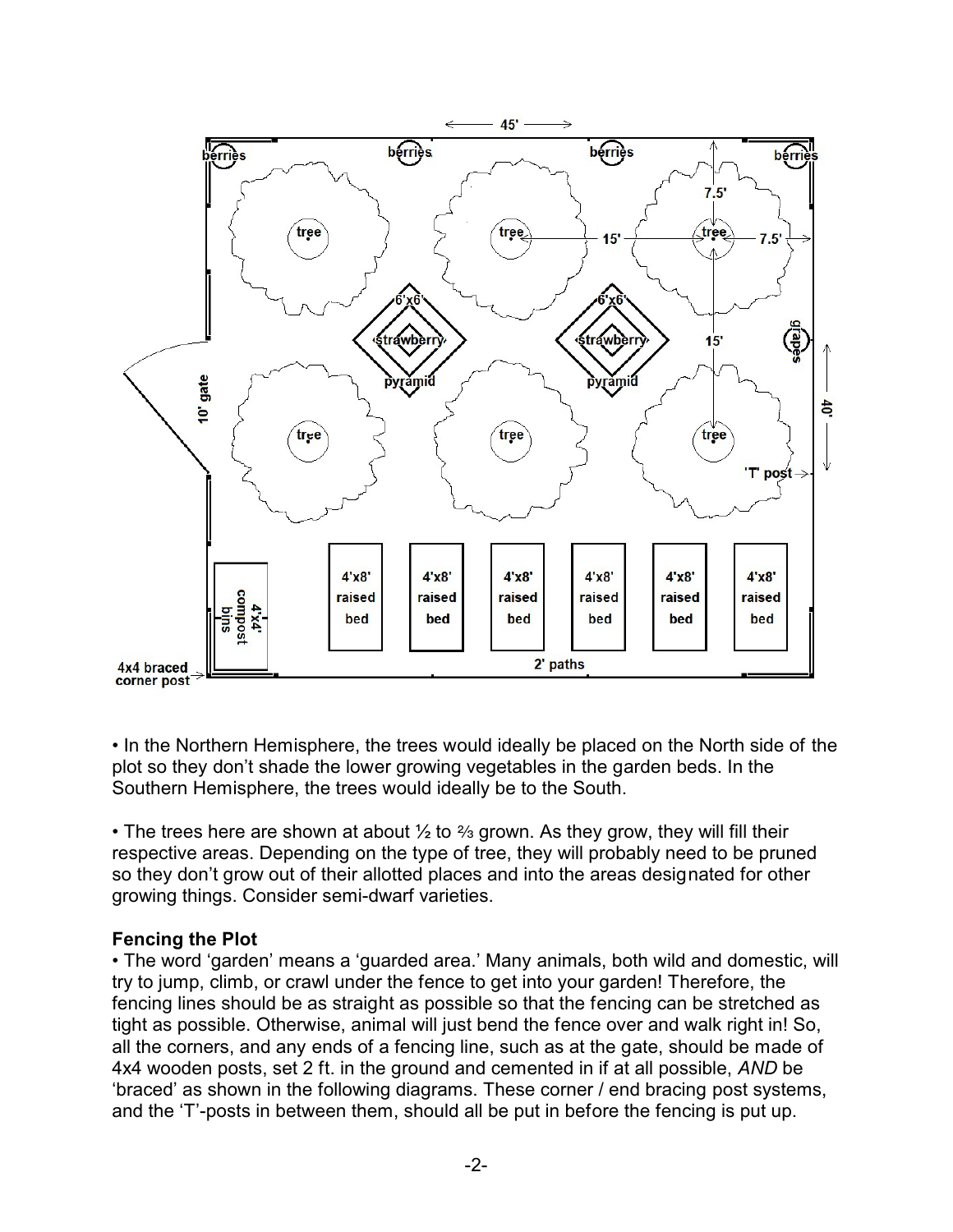

• Put in the 4X4 posts 5 ft. apart, measuring from the center of one post to the center of the other post. This way the 2X4 braces will be a few inches under 5 ft long. Measure and cut each brace individually, because depending on the way the posts happen to set in the hole, each brace will end up a slightly different length. To minimize waste, the 2X4 braces can be purchased as 10 ft boards, with two braces being cut from each board. Ideally, these braces should be notched into the top of the 4X4 posts.

• The bracing wire, which runs diagonally between the posts, is first wrapped around the lower part of the end-post, and held in place with 'U'-nails. It then goes up to the upper part of the 2<sup>nd</sup> post, where it is wrapped around and nailed in place. Then it is brought back down to the lower part of the end-post, wrapped around, and nailed again. This should all be done as tightly as possible. Finally these two strands are twisted together with a stick, to further tighten the bracing system. '9 gauge' wire is typically sold for this purpose, but two-strand barbed wire can also be used.

• The 'T'-posts should be set at about 8 to 12 ft intervals between the bracing post systems to hold up the fence. Measure or calculate the distance in between the bracing post systems, and then divide this distance into more or less equal sections to determine how far apart to drive in the 'T'-posts. In this particular illustration, the total length of fence from the end-post at one corner to the end-post at the other corner is 45 ft. The bracing post systems on each end takes up about 5 ft., for a total of 10 ft. Subtracting this 10 ft. from the 45 ft., leaves 35 ft. And then dividing the 35 ft into 3 equals sections, leaves about 11.67 ft. or 11 ft. 8 in. between each 'T'-post. These 'T' posts should be driven in before putting up the fencing.